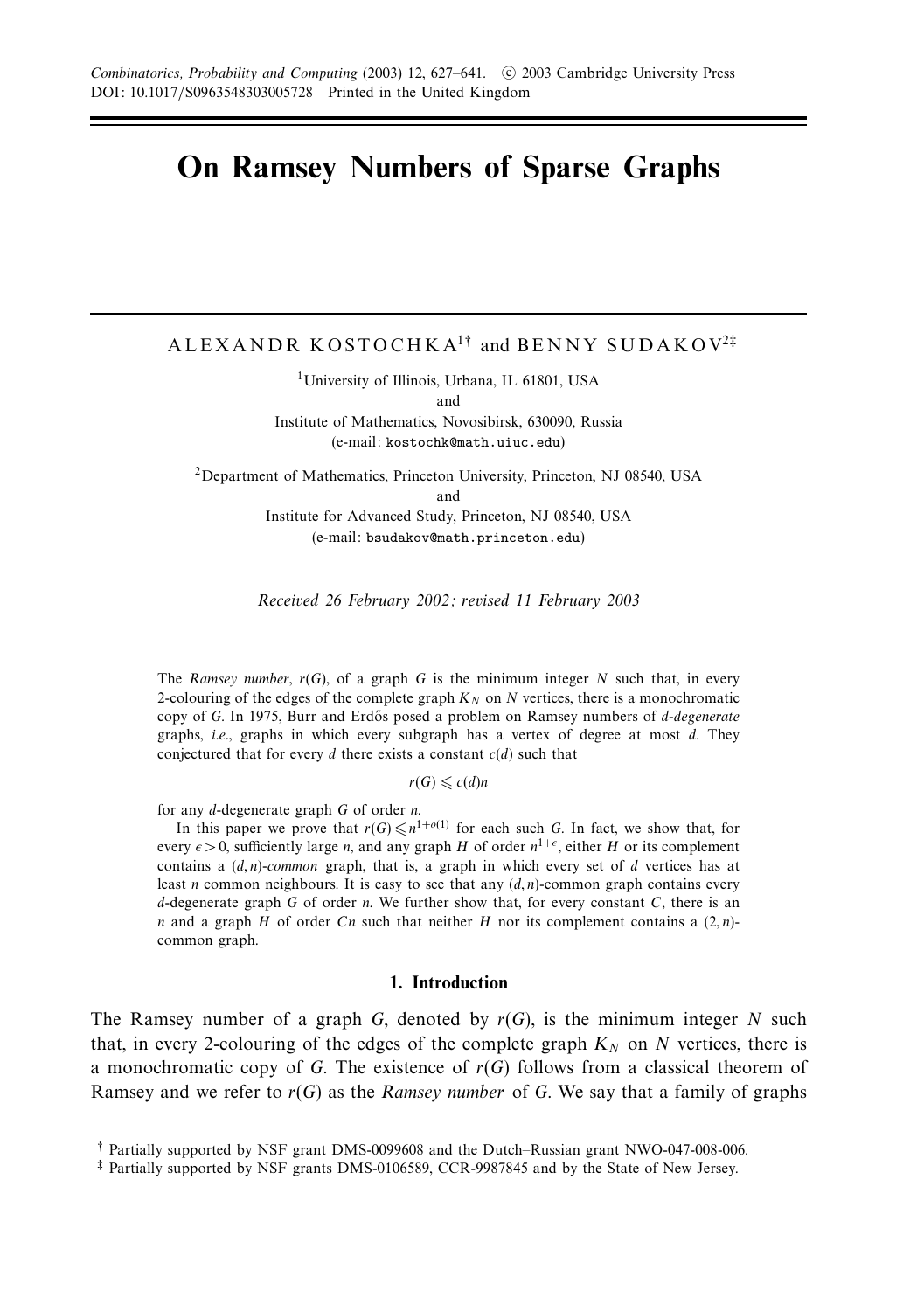G is a Ramsey linear family if there is a constant  $c = c(G) > 0$  such that  $r(G) \leq cn$  for every  $G \in \mathscr{G}$  of order *n*.

For dense graphs *G*, *r*(*G*) is known to be exponential in the order of *G*. For example, in the extreme case when *G* is the complete graph of order *n*, we have  $2^{n/2} \le r(G) \le 2^{2n}$ . Therefore, to be Ramsey linear a family should contain relatively sparse graphs.

One obvious way to force a graph to be sparse is to bound its maximal degree. Another possibility which is less restrictive is to consider graphs in which every subgraph has a small average degree. A graph is *d*-degenerate if every one of its subgraphs contains a vertex of degree at most *d*. By definition, low degeneracy is equivalent to low average degrees of all subgraphs. Burr and Erd˝os [4] posed the problem of estimating the Ramsey numbers of sparse graphs. They put forward the following two conjectures.

### **Conjecture 1.1.** The family  $\mathscr{B}_{\Lambda}$  of graphs with maximum degree at most  $\Delta$  is Ramsey linear.

### **Conjecture 1.2.** The family  $\mathcal{D}_d$  of *d*-degenerate graphs is Ramsey linear.

The first conjecture was proved by Chvátal, Rödl, Szemerédi and Trotter [6]. They used the Regularity Lemma, and the constant  $c(\mathscr{B}_{\Delta})$  in their proof is very large. Better estimates for  $c(\mathcal{B}_\Lambda)$  were obtained in [8], [9], [10], and [13]. In addition, in the past two decades some other subfamilies of the family  $\mathcal{D}_d$  were shown to be Ramsey linear. Alon [1] proved that the family  $\mathcal S$  of graphs obtained by subdividing every edge of some other graph is Ramsey linear. Chen and Schelp [5] showed that for every *k*, the family  $\mathcal{A}_k$ of the so-called *k*-arrangeable graphs is also Ramsey linear and that every planar graph is 10-arrangeable. Rödl and Thomas [14] used Chen and Schelp's result to deduce that for every *k*, the family of graphs with no subdivision of  $K_k$  is Ramsey linear. Conjecture 1.2 is still wide open. Recently Kostochka and Rödl [13] proved that the Ramsey number of any *d*-degenerate graph with *n* vertices and maximum degree ∆ is bounded by *C*(*d*)*n*∆. If  $\Delta$  is not restricted, this gives an  $O(n^2)$  bound for every *d*-degenerate graph with *n* vertices and this is the first polynomial upper bound on the Ramsey numbers of graphs in  $\mathcal{D}_d$ .

For a pair of positive integers  $n > d$ , we say that a graph *H* is  $(d, n)$ -common if, for every *d* vertices  $v_1, \ldots, v_d \in V(H)$ , there are at least *n* vertices of *H* adjacent to all  $v_i, 1 \leq i \leq d$ . Let  $F_d(n)$  denote the minimum positive integer  $N_0$  such that, for every  $N \ge N_0$  and every graph *H* on *N* vertices, either *H* or its complement  $\overline{H}$  contains a  $(d, n)$ -common subgraph. It is easy to see from this definition (see Lemma 2.1, below) that every  $(d, n)$ -common graph contains every *d*-degenerate graph on *n* vertices. In view of this observation, the following question was considered in [13] (in slightly different terms).

**Question 1.3.** Is it true that, for every positive integer *d*, there exists a constant  $C = C(d)$ such that  $F_d(n) \leq Cn$ ?

By the above discussion, answering this question in the affirmative would imply Conjecture 1.2. In [13], the following polynomial bound on  $F_d(n)$  was proved. For every fixed *d* there exists a constant  $C_1 = C_1(d)$  such that  $F_d(n) \leq C_1 n^d$ .

In this paper we improve estimates on  $F_d(n)$ . Our first theorem gives an upper bound on  $F_d(n)$  which is not far from linear.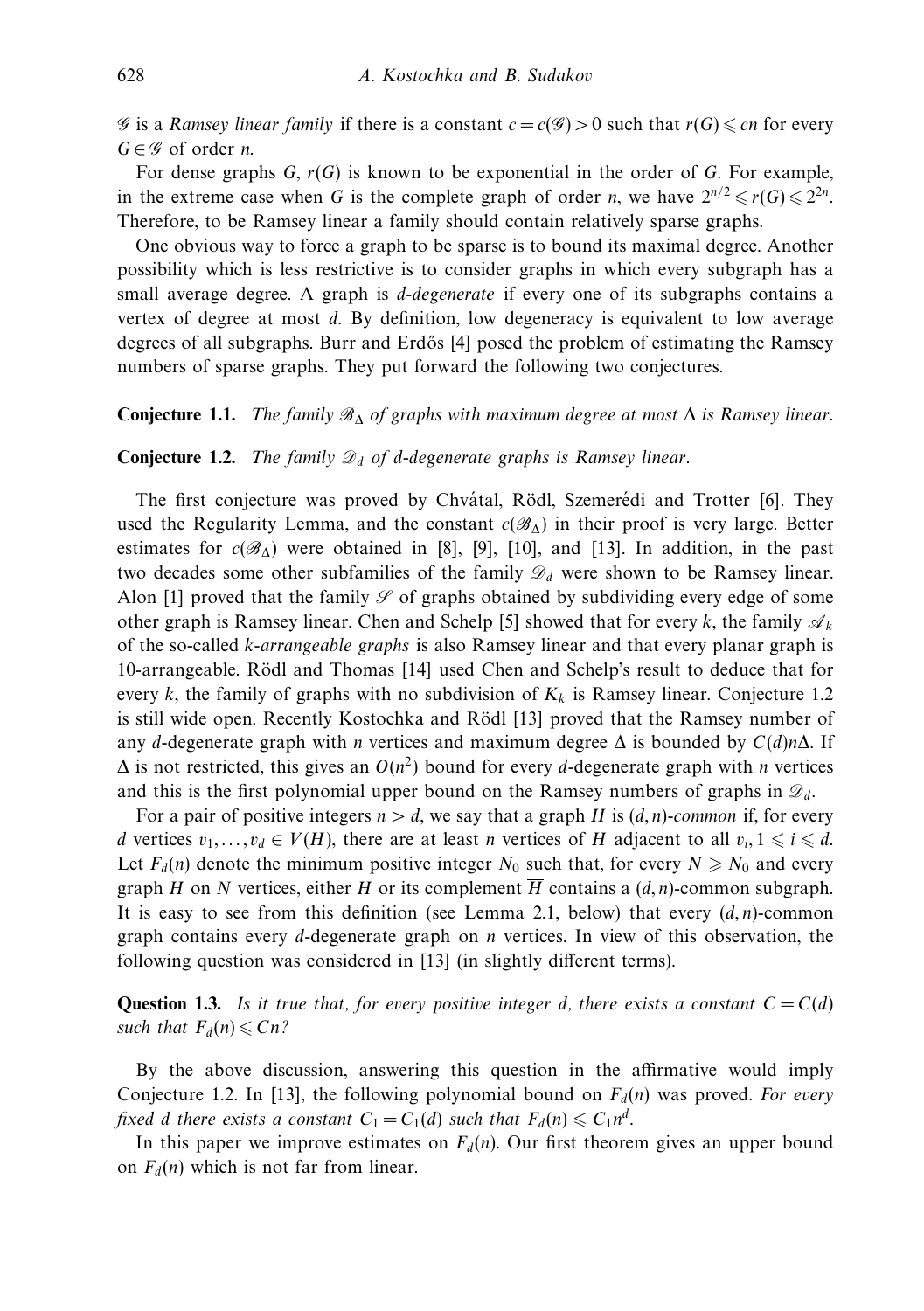**Theorem 1.4.** For every  $\epsilon > 0$  there exists  $n_0 = n_0(\epsilon)$  such that, for every  $n > n_0$  and every positive integer *d <* 0*.*1 ln ln *n*,

$$
F_d(n) < n^{1+\epsilon}.
$$

As an immediate corollary we obtain the following new upper bound on the Ramsey number of *d*-degenerate graphs, which comes close to the one conjectured by Burr and Erdős.

**Corollary 1.5.** For every  $\epsilon > 0$  there exists  $n_0 = n_0(\epsilon)$  such that, for every  $n > n_0$  and every positive integer *d <* 0*.*1 ln ln *n*, the Ramsey number of every *d*-degenerate graph of order *n* is at most  $n^{1+\epsilon}$ .

On the other hand, we will present a construction answering Question 1.3 in the negative: even for  $d = 2$  the function  $F_d(n)$  is superlinear. This is somewhat surprising and unfortunate, since this implies that another, more subtle, approach is needed to attack Conjecture 1.2.

**Theorem 1.6.** There exists a real  $c > 0$  such that, for every integer *n*, there exists a graph *H* of order  $c \frac{n \ln^{1/4} n}{\ln \ln n}$  with the property that neither *H* nor its complement contains a  $(2, n)$ common subgraph, that is,

$$
F_2(n) \geqslant c \frac{n \ln^{1/4} n}{\ln \ln n}.
$$

The rest of this paper is organized as follows. In the next section we illustrate our main ideas by obtaining bounds on Ramsey numbers of bipartite *d*-degenerate graphs and deduce Corollary 1.5 from Theorem 1.4. In Section 3 we prove Theorem 1.6, thus answering Question 1.3 in the negative. Our construction uses the isoperimetric properties of the Hamming space. Next, in Section 4 we treat (*d, n*)-common subgraphs of large graphs and present the proof of Theorem 1.4. The last section contains some concluding remarks.

We close this section by introducing some notation. Given a graph  $G = (V, E)$ , the *neighbourhood*  $N_G(v)$  of a vertex  $v \in V$  is the set of all vertices of G adjacent to it and  $d_G(v) = |N_G(v)|$  is the *degree* of *v*. For a subset  $W \subset V$ , we let  $N_G(W) = \bigcap_{v \in W} N_G(v)$ denote the set of vertices of *G* adjacent to all the vertices in *W*. We will frequently write simply  $N(v)$  and  $N(W)$ , when it is clear from the context what graph is under consideration. Similarly, given a set  $Y \subseteq V$ , we let  $N_Y(v)$  denote the set of all vertices in *Y* adjacent to *v* and let  $N_Y(W)$  denote the set of vertices of *Y* adjacent to all the vertices in *W*. We let ln denote the natural logarithm. Throughout the paper we assume, whenever necessary, that *n* is sufficiently large. Finally, for the sake of clarity of presentation, we will omit some floor and ceiling signs in places where it does not affect the argument.

#### **2. Main ideas: bipartite case**

In this section we illustrate our main ideas by giving a nearly linear upper bound on Ramsey numbers of bipartite sparse graphs. We make no attempt to optimize our constants here and in the rest of the paper.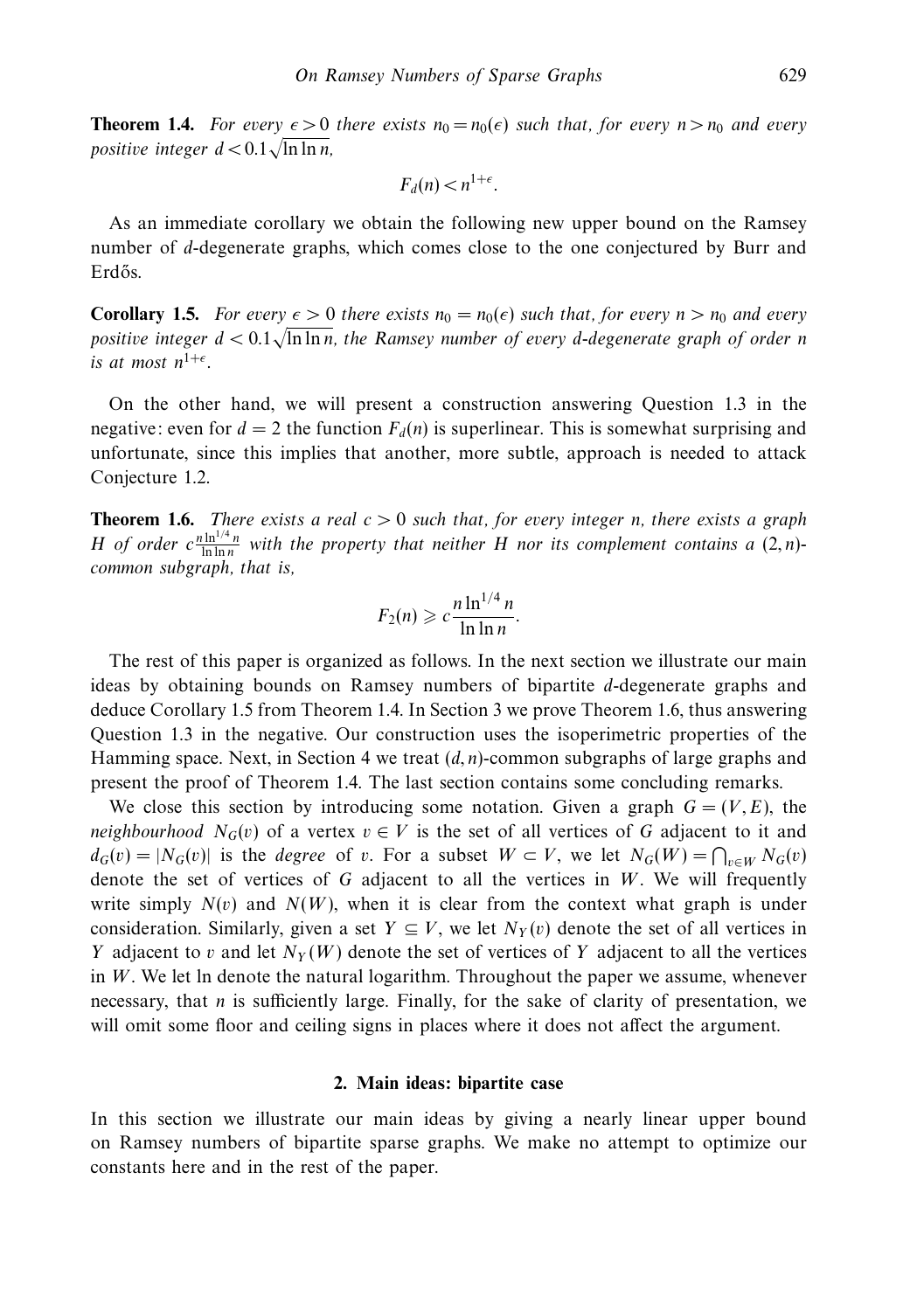We say that a bipartite graph  $H = (U_1, U_2; E)$  is  $(d, n)$ -quasi-common if, for each  $i = 1, 2$ , every set of *d* vertices  $v_1, \ldots, v_d$  in  $U_i$  has at least *n* common neighbours in  $U_{3-i}$ . The following folklore lemma shows why we are interested in (*d, n*)-common graphs and in Question 1.3. In particular, the second statement of the lemma shows that Theorem 1.4 implies Corollary 1.5.

**Lemma 2.1.** Let *n* and *d* be two positive integers. Then any (*d, n*)-quasi-common graph contains every *d*-degenerate bipartite graph of order *n*. Furthermore, any (*d, n*)-common graph contains every *d*-degenerate graph of order *n*.

**Proof.** Let  $H = (U_1, U_2; E)$  be a  $(d, n)$ -quasi-common graph and let  $G = (V_1, V_2; E')$  be a *d*-degenerate bipartite graph of order *n*. By the definition of *d*-degenerate graphs, there exists a labelling  $v_1, \ldots, v_n$  of vertices of *G* such that, for every *i*, the number of neighbours  $v_j$  of  $v_i$  with  $j < i$  is at most *d*. Using this labelling we can construct embedding  $f : G \to H$ greedily so that the vertices in  $V_l$  will be embedded into set  $U_l$ ,  $l = 1, 2$ .

Without loss of generality we assume that  $v_1 \in V_1$ , and let  $f(v_1)$  be an arbitrary vertex in  $U_1$ . Suppose that we have already embedded vertices  $v_1, \ldots, v_{i-1}$ , and suppose that  $v_i \in V_i$ . Let  $D = \{f(v_i) \mid (v_i, v_i) \in E(G), j < i\}$ . Then *D* is a subset of  $U_{3-l}$  of size at most *d*, and hence the set  $N_{U_l}(D)$  of common neighbours of *D* in  $U_l$  has size at least *n*, which is the order of *G*. Therefore it is always possible to choose  $f(v_i)$  to be a vertex in  $N_{U_i}(D)$ different from  $f(v_1), \ldots, f(v_{i-1})$ . This process clearly embeds *G* into *H*.

The proof of the second statement of the lemma is very similar. It is even shorter, since we do not need to control the parts, and we omit it here. П

The main theorem of this section is the following Turan-type result. Its proof is based on the approach introduced in [12], [7] and [15]. The crucial new idea here and also in the proof of Theorem 1.4 is to find the way to apply these arguments in both directions.

**Theorem 2.2.** Let  $0 < c \leq 1$  be a constant and let d, N and n be positive integers satisfying

$$
d \leq \frac{1}{64} \ln n \quad \text{and} \quad N = n \left( \frac{2e}{c} \right)^{2d^{1/3} \ln^{2/3} n}.
$$
 (2.1)

 $\sqrt{2}$ 

Then every bipartite graph  $G = (V_1, V_2; E)$  with  $|V_1| = |V_2| = N$  and  $|E| = cN^2$  contains a  $(d, n)$ -quasi-common graph  $H = (U_1, U_2; E').$ 

**Proof.** Let  $x_1, \ldots, x_s$  be a sequence of  $s = d^{1/3} \ln^{2/3} n$ , not necessarily distinct vertices of  $V_2$ , which we choose uniformly and independently at random, and denote  $S = \{x_1, \ldots, x_s\}$ . Let  $U'_1$  denote the set  $N_{V_1}(S)$  of common neighbours of vertices in *S*. Note that the size of *U*<sup> $1$ </sup> is a random variable and that  $S \subseteq N(v)$  for every  $v \in U_1'$ . Then, using Jensen's inequality and (2.1), we can estimate the expected size of  $U_1'$  as follows:

$$
\mathbf{E}(|U'_1|) = \sum_{v \in V_1} \mathbf{Pr}(v \in U'_1) = \sum_{v \in V_1} \left(\frac{|N(v)|}{N}\right)^s = \frac{\sum_{v \in V} (d(v))^s}{N^s} \ge \frac{N\left(\frac{\sum_{v \in V} d(v)}{N}\right)^s}{N^s}
$$
  
=  $\frac{N(|E(G)|/N)^s}{N^s} \ge c^s N = n (4e^2/c)^{d^{1/3} \ln^{2/3} n}.$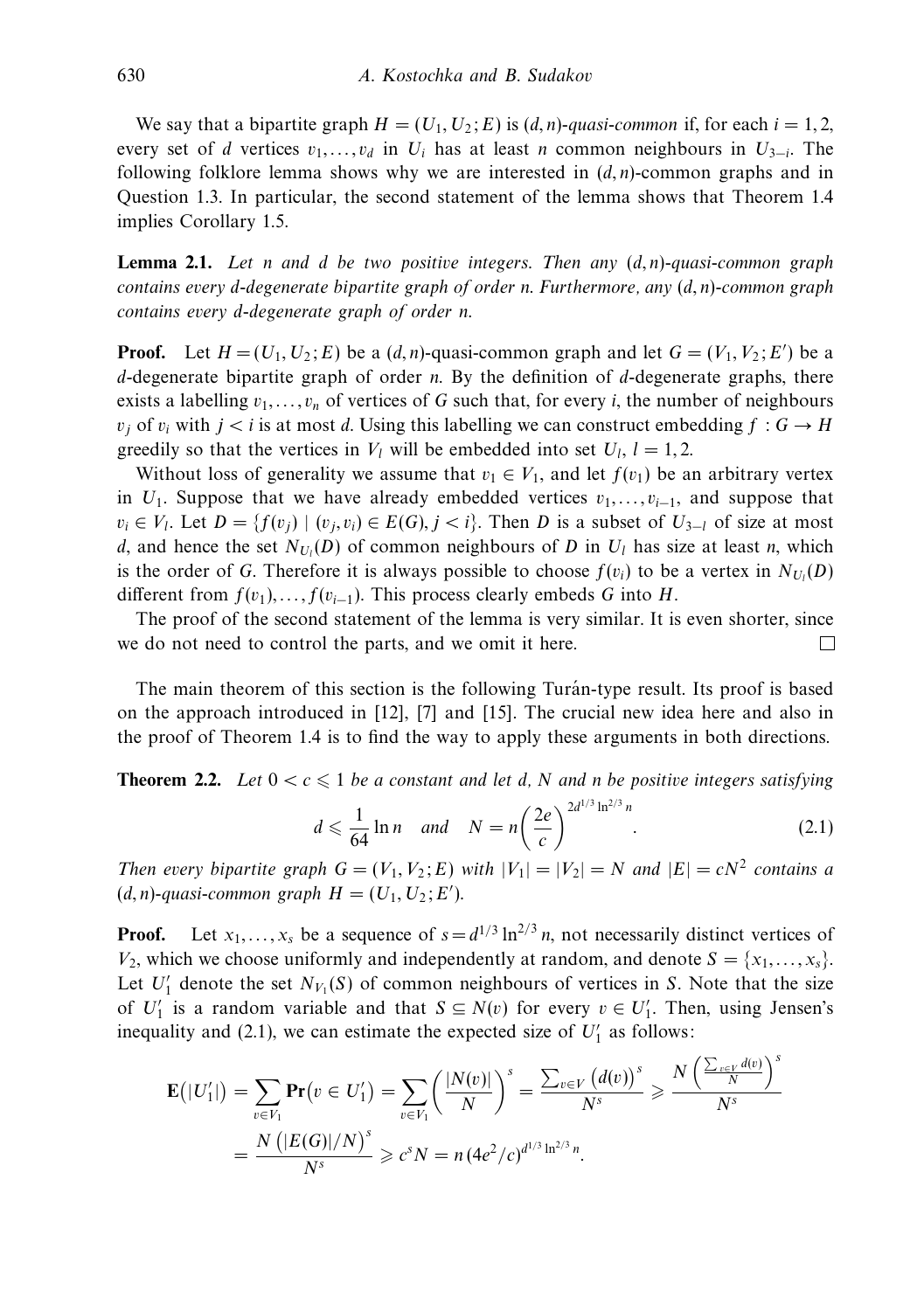On the other hand, by definition, the probability that a given set of vertices  $W \subset V_1$  is contained in  $U'_1$  equals  $(|N(W)|/N)^s$ . Let *Z* denote the number of subsets *W* of  $U'_1$  of size  $d^{2/3} \ln^{1/3} n$  with  $|N(W)| < n$ . Then by (2.1) the expected value of *Z* is at most

$$
\mathbf{E}(Z) = \sum_{|W|=d^{2/3} \ln^{1/3} n, |N(W)| < n} \mathbf{Pr}(W \subset U_1') \leq \binom{N}{d^{2/3} \ln^{1/3} n} \left(\frac{n}{N}\right)^s
$$
  

$$
\leq N^{d^{2/3} \ln^{1/3} n} \left(\frac{n}{N}\right)^{d^{1/3} \ln^{2/3} n} = n^{d^{2/3} \ln^{1/3} n} \left(\frac{n}{N}\right)^{-d^{2/3} \ln^{1/3} n + d^{1/3} \ln^{2/3} n}
$$
  

$$
\leq e^{d^{2/3} \ln^{4/3} n} \left(\frac{n}{N}\right)^{(1/2)d^{1/3} \ln^{2/3} n} = \left(\frac{c}{2}\right)^{d^{2/3} \ln^{4/3} n} < 1.
$$

Here we used that, by (2.1),  $d^{1/3} \leq (1/4) \ln^{1/3} n < (1/2) \ln^{1/3} n$  and that  $c/2 \leq 1/2 < 1$ . Therefore, by linearity of expectation, there exists a particular choice of  $x_1, \ldots, x_s$  for which  $|U_1'| - Z \ge n(4e^2/c)^{d^{1/3} \ln^{2/3} n} - 1$ . Fix these  $x_1, \ldots, x_s$  and delete a vertex from every subset *W* of  $U'_1$  of size  $d^{2/3} \ln^{1/3} n$  with  $|N(W)| < n$ . This produces a set  $U_1 \subseteq V_1$  of size at least  $n (4e^2/c)^{d^{1/3} \ln^{2/3} n} - 1 \ge n (2e^2/c)^{d^{1/3} \ln^{2/3} n}$  such that every subset of  $d^{2/3} \ln^{1/3} n$  vertices has at least *n* common neighbours in  $V_2$ .

Next, let  $q = d^{2/3} \ln^{1/3} n - d$ . By (2.1),  $q \geq (3/4)d^{2/3} \ln^{1/3} n$ . Take a sequence  $y_1, \ldots, y_q$  of not necessarily distinct vertices of *U*1, which we choose uniformly and independently at random, and denote  $Q = \{y_1, \ldots, y_q\}$ . Let  $U_2$  denote the set  $N_{V_2}(Q)$ . Note that a set of vertices  $W' \subset V_2$  is contained in  $U_2$  if and only if  $Q \subseteq N_{U_1}(W')$ , and the probability that this happens equals  $(|N_{U_1}(W')|/|U_1|)^q$ . Let *Z'* denote the number of subsets *W'* of  $U_2$  of size *d* with  $|N_{U_1}(W')| < n$ . Then, using (2.1) and the fact that  $d^{1/3} \leq (1/4) \ln^{1/3} n$ , we obtain

$$
\mathbf{E}(Z') \leq {N \choose d} \left(\frac{n}{|U_1|}\right)^q \leq N^d \left(\left(\frac{2e^2}{c}\right)^{d^{1/3} \ln^{2/3} n}\right)^{-q}
$$
  

$$
\leq n^d \left(\frac{2e}{c}\right)^{2d^{4/3} \ln^{2/3} n} \left(\frac{2e^2}{c}\right)^{-(3/4)d \ln n} \leq e^{d \ln n} \left(\frac{2e}{c}\right)^{(1/2)d \ln n} \left(\frac{2e^2}{c}\right)^{-(3/4)d \ln n}
$$
  

$$
= \left(\frac{c}{2}\right)^{(1/4)d \ln n} < 1.
$$

Since *Z'* is an integer, by the definition of expectation, there exists a particular choice of  $y_1, \ldots, y_q$  for which  $Z' = 0$ . Fix such  $y_1, \ldots, y_q$  and the corresponding set  $U_2$ . By construction, every set of *d* vertices in  $U_2$  has at least *n* common neighbours in  $U_1$ . Observe that, *vice versa*, every set of *d* vertices in  $U_1$  has at least *n* common neighbours in  $U_2$ . Indeed, let *D* be a subset of  $U_1$  of size *d*. Then the set  $Y = D \cup Q$  is a subset of *U*<sub>1</sub> of size at most  $d + q = d + (d^{2/3} \ln^{1/3} n - d) = d^{2/3} \ln^{1/3} n$ . By the choice of *U*<sub>1</sub> there are at least *n* vertices in  $V_2$  adjacent to all vertices in Y. Hence, to complete the proof of the theorem one should only notice that all these vertices belong to  $U_2$ . This indeed, follows easily from the facts that  $U_2$  contains all common neighbours of  $Q = \{y_1, \ldots, y_q\}$ and  $Q \subset Y$ .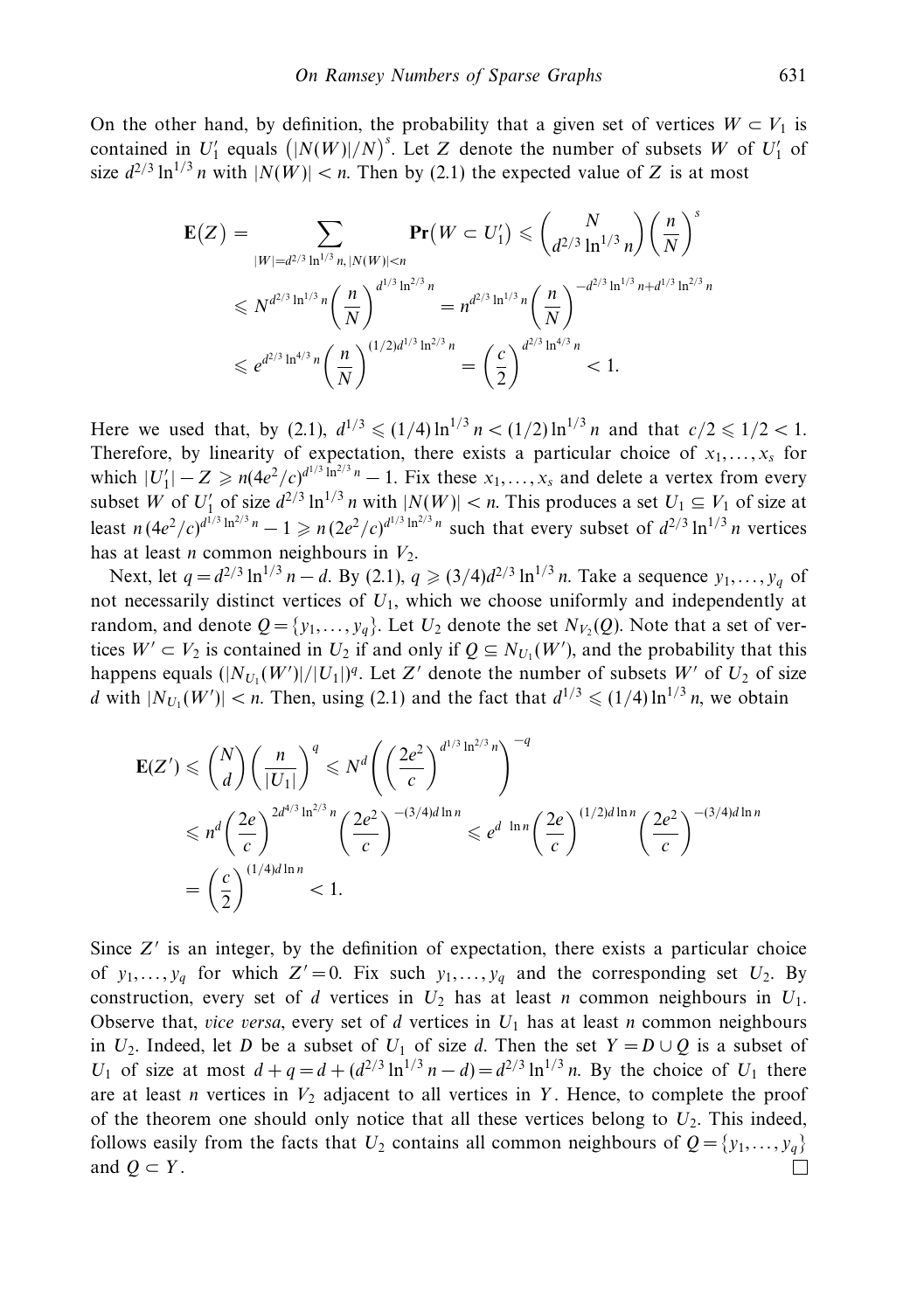This theorem immediately yields the following corollary, which provides a nearly linear upper bound on Ramsey numbers of bipartite *d*-degenerate graphs.

**Corollary 2.3.** Let *d* be a fixed integer and let *G* be a bipartite *d*-degenerate graph of order *n*. Then

$$
r(G) \leqslant n e^{O(\ln^{2/3} n)} = n^{1+o(1)}.
$$

**Proof.** Let  $N = n(4e)^{2d^{1/3} \ln^{2/3} n} = ne^{O(\ln^{2/3} n)}$  and suppose that edges of the complete graph  $K_{2N}$  are 2-coloured. Consider any partition of vertices of  $K_{2N}$  into two equal parts of size *N* each. Then clearly at least  $N^2/2$  edges between these parts have the same colour. These edges form a monochromatic bipartite graph which satisfies the conditions of Theorem 2.2 with  $c = 1/2$ . Therefore this graph contains a  $(d, n)$ -quasi-common subgraph *H*, and we can now finish the proof by applying Lemma 2.1.  $\Box$ 

## **3.** A lower bound on  $F_2(n)$

In this section we show that the results of previous section, and more generally of Theorem 1.4, are in some sense tight. More precisely, we present a construction that proves Theorem 1.6 and gives a negative answer to Question 1.3, even for  $d = 2$ .

Our construction is based on the isoperimetric properties of the binary cube. Let  $\{0, 1\}^m$ be the set of all binary vectors of length *m*. For any two vectors  $x, y \in \{0, 1\}^m$ , let  $\rho(x, y)$ denote their Hamming distance, that is, the number of coordinates in which they differ. We use the well-known fact that any sufficiently large subset of  $\{0, 1\}^m$  contains two almost antipodal vectors. More precisely, we apply the following classical result of Kleitman [11].

**Lemma 3.1.** Let  $t < m/2$ ,  $A \subseteq \{0, 1\}^m$ , and

$$
|A| > \sum_{i=0}^t \binom{m}{i}.
$$

Then there is a pair of vectors  $a_1$  and  $a_2$  in *A* such that  $\rho(a_1, a_2) \geq 2t + 1$ .

We will also use the following standard Chernoff estimates (see, e.g., [2, Appendix A, Theorem A.4]) for binomial distributions.

**Lemma 3.2.** Let  $λ$  and  $μ$  be positive integers,  $λ < μ/2$ . Then

$$
\sum_{0\leqslant a\leqslant\mu/2-\lambda}\binom{\mu}{a}\leqslant 2^{\mu}e^{-2\lambda^2/\mu}.
$$

Having finished all the necessary preparations, we are now ready to complete the proof of Theorem 1.6. Our approach here was influenced by the well-known construction of Bollobás and Erdős [3] of dense  $K_4$ -free graphs without large independent sets.

**Proof of Theorem 1.6.** Let  $m = \log_2 n + (\log_2 \log_2 n)/4 - \log_2 \log_2 \log_2 n$  and let  $V =$  $\{0,1\}^m$  be the set of binary vectors of length *m*. Let *H* be the graph on the vertex set *V* in which two vertices  $x, y \in V$  are adjacent if and only if their Hamming distance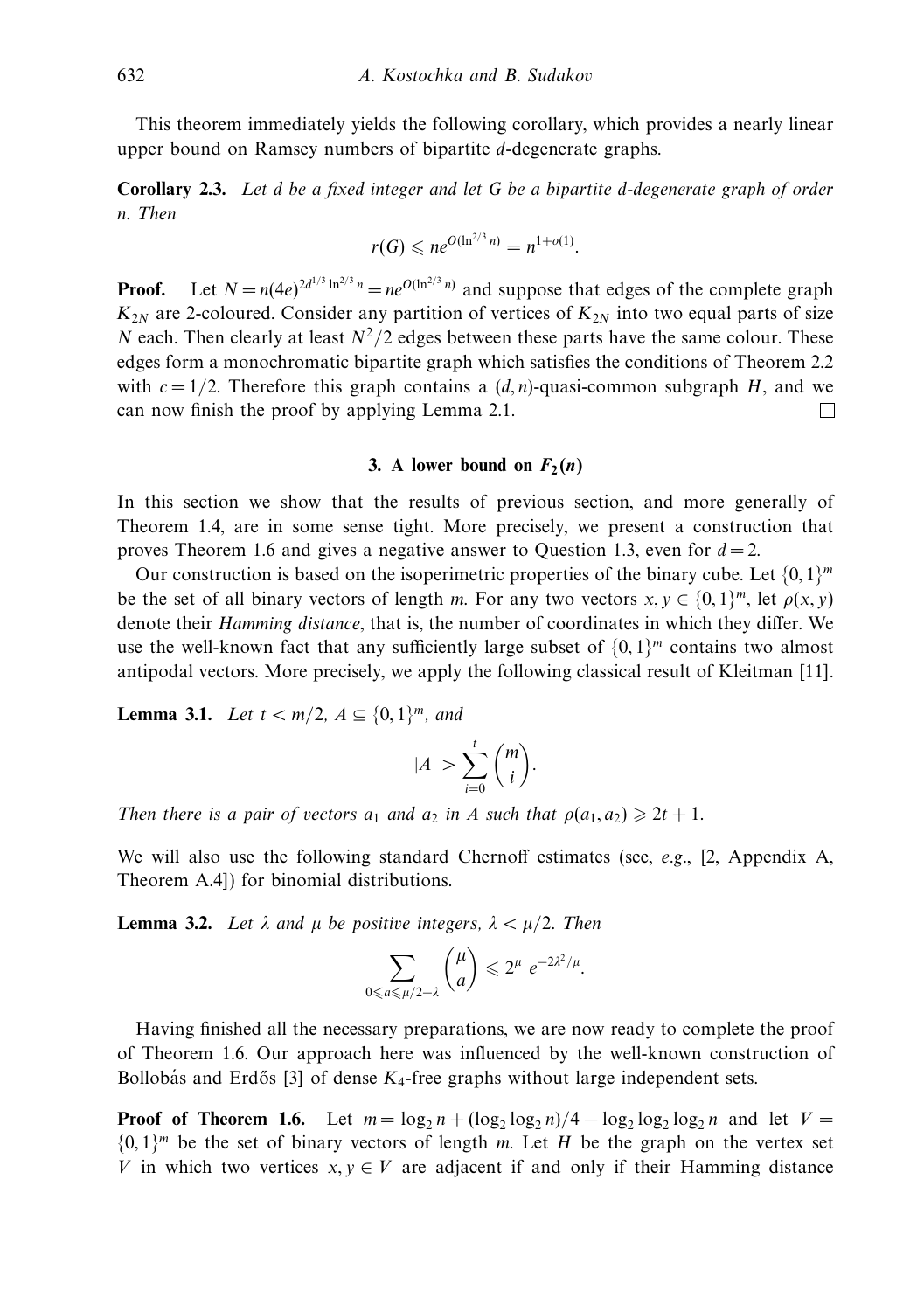$\rho(x, y) \leq m/2$ . We claim that neither graph *H* nor its complement  $\overline{H}$  contains a (2*, n*)common subgraph. We assume that *H* or  $\overline{H}$  contains a (2, *n*)-common subgraph *G*, and obtain a contradiction.

Let *U* denote the set of vertices of *G*. Since *G* is (2*, n*)-common, by definition, the order of *U* is at least  $n = (1 + o(1))2^m \frac{\log_2 m}{m^{1/4}} > 2^m / \sqrt{m}$ . Therefore, by Lemma 3.2 (with  $\mu = m$  and  $\lambda = 0.5\sqrt{m \log_2 m}$  and Lemma 3.1 (with  $t = 0.5m - 0.5\sqrt{m \log_2 m}$ )), *U* contains a pair of vertices  $u_1, u_2$  such that  $\rho(u_1, u_2) \geq m - \sqrt{m \log_2 m}$ . We obtain a contradiction by proving that the total number of vertices in *H* and also in  $\overline{H}$  adjacent to both  $u_1$  and  $u_2$  is less than *n*. Without loss of generality we can assume that  $u_1$  is the all-zero vector, and  $u_2$  has 0 in its first  $k \le \sqrt{m \log_2 m}$  coordinates and 1 in the remaining  $m - k$  coordinates.

**Case 1:** *G* is contained in *H*.

Let *x* be a vertex of *V* which has precisely *a* ones in first *k* coordinates and *b* ones in the remaining  $m - k$  coordinates. The number of such vertices in *H* is  $\binom{k}{a} \binom{m-k}{b}$ . If *x* is adjacent to both  $u_1$  and  $u_2$  then, by the definition of *H*,  $\rho(x, u_1) = a + b \le m/2$  and  $\rho(x, u_2) = a + (m - k - b) \leq m/2$ . This implies that  $m/2 - k + a \leq b \leq m/2 - a$  and  $a \leq k/2$ .

First we consider the case when  $k \le m^{1/4}$ . By the above discussion the total number of vertices of *H* adjacent to both  $u_1, u_2$  is at most

$$
\left|N_H(u_1, u_2)\right| = \sum_{a \le k/2} \sum_{\substack{m/2 - k + a \le b \le m/2 - a}} \binom{k}{a} \binom{m - k}{b} \le \sum_{a \le k/2} \binom{k}{a} \binom{m - k}{\frac{m - k}{2}} (k - 2a)
$$
  
 
$$
\le O\left(k \frac{2^{m - k}}{\sqrt{m - k}} 2^k\right) = O\left(\frac{2^m}{m^{1/4}}\right) = o(n).
$$

In these inequalities we use the fact that the largest binomial coefficient is the central one, Stirling's formula, and the estimate  $n = (1 + o(1))2^m \frac{\log_2 m}{m^{1/4}}$ .

Next suppose that  $k \geq m^{1/4}$ . In this case, first note that by Lemma 3.2

$$
\sum_{|a-k/2|>\lambda} {k \choose a} \leqslant 2e^{-2\lambda^2/k} 2^k
$$

*.*

By choosing  $\lambda = \sqrt{k \ln k}$  and using the facts that  $\sqrt[4]{m} \le k = O(\sqrt{m \log_2 m})$ ,  $n = (1 + \frac{1}{2})$  $o(1)$ ) $2^m \frac{\log_2 m}{m^{1/4}}$  together with Stirling's formula, we obtain that the total number of vertices of *H* adjacent to both  $u_1, u_2$  is at most

$$
|N_H(u_1, u_2)| = \sum_{a \le k/2} \sum_{m/2 - k + a \le b \le m/2 - a} {k \choose a} {m - k \choose b}
$$
  
\n
$$
\le \sum_{|a - k/2| \ge \sqrt{k \ln k}} \sum_{b} {k \choose a} {m - k \choose b} + \sum_{|2a - k| \le \sqrt{k \ln k}} \sum_{m/2 - k + a \le b \le m/2 - a} {k \choose a} {m - k \choose b}
$$
  
\n
$$
\le 2 \frac{2^k}{k^2} \sum_{b} {m - k \choose b} + \sum_{|a - k/2| \le 2\sqrt{k \ln k}} {k \choose a} {m - k \choose \frac{m - k}{2}} (k - 2a)
$$
  
\n
$$
\le 2 \frac{2^k 2^{m - k}}{k^2} + O\left(\sqrt{k \ln k} \frac{2^{m - k}}{\sqrt{m - k}} 2^k\right) \le \frac{2^{m + 1}}{\sqrt{m}} + O\left(\frac{2^m \ln^{3/4} m}{m^{1/4}}\right) = o(n).
$$

This completes the proof of Case 1.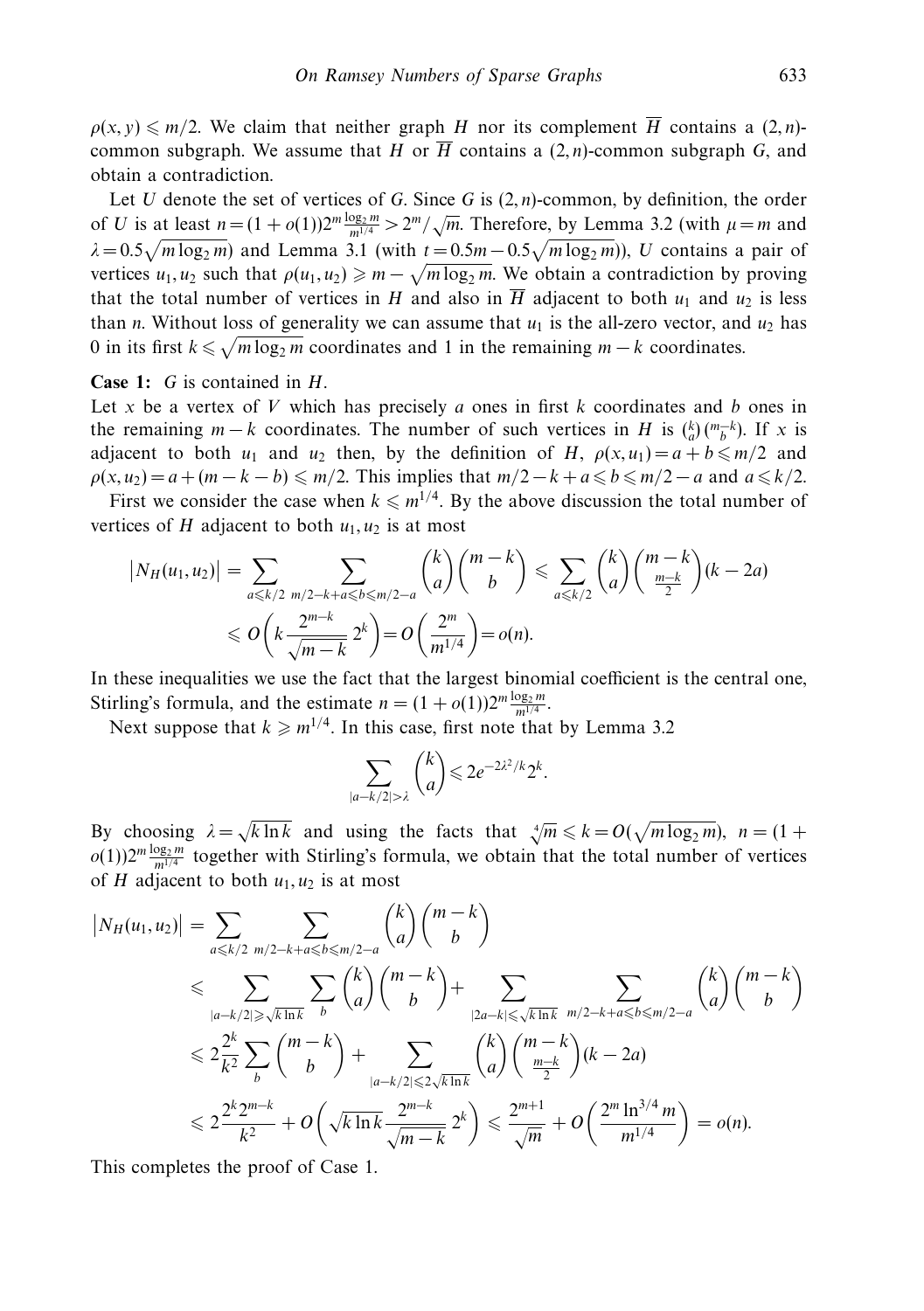**Case 2:** *G* is contained in  $\overline{H}$ .

Let  $v_i$ ,  $i = 1,2$  be the vertex in *V* antipodal to  $u_i$  (e.g.,  $v_1$  is the all-one vector). Then  $\rho(v_1, v_2) = \rho(u_1, u_2)$  and a vertex *x* is adjacent to both  $u_1$  and  $u_2$  in  $\overline{H}$  if and only if *x* is adjacent to both  $v_1$  and  $v_2$  in *H*. According to Case 1, there are only  $o(n)$  vertices with this property. This proves the theorem. □

#### **4. Embedding (***d,n***)-common graphs**

In this section we prove the following statement, which implies Theorem 1.4.

**Theorem 4.1.** Let  $d, n$  and  $N$  be positive integers such that  $d < 0.1\sqrt{\ln \ln n}$ ,

$$
n \leq N \exp\left(-9^{4d} (\ln N)^{2d/(2d+1)}\right),\tag{4.1}
$$

and let *H* be a graph of order *N*. Then either *H* or its complement  $\overline{H}$  contains a  $(d, n)$ common subgraph.

First we show how Theorem 1.4 follows from Theorem 4.1 (which will be proved in the  $\frac{1}{2}$ next three subsections). Suppose some  $0 < \epsilon < 1$  is given and  $n > n_0(\epsilon)$ . Let  $d < 0.1 \sqrt{\ln \ln n}$ and let *H* be a graph on  $N = n^{1+\epsilon}$  vertices. Checking that our *d, n* and *N* satisfy (4.1) is equivalent to checking that

$$
1 \leqslant n^{\epsilon} \exp\left(-9^{0.4\sqrt{\ln\ln n}}((1+\epsilon)\ln n)^{2d/(2d+1)}\right).
$$

The last inequality would follow from

$$
\epsilon \ln n > 9^{0.4\sqrt{\ln \ln n}} 2(\ln n)^{1 - 2/\sqrt{\ln \ln n}}.\tag{4.2}
$$

Since

$$
\frac{9^{0.4\sqrt{\ln\ln n}}}{(\ln n)^{2/\sqrt{\ln\ln n}}} = \left(\frac{9^{0.4}}{e^2}\right)^{\sqrt{\ln\ln n}} = o(1),
$$

inequality (4.2) holds for sufficiently large *n*. Therefore, by Theorem 4.1, either *H* or  $\overline{H}$ contains a (*d, n*)-common subgraph.

Our important tool will be the Tripartite Lemma proved in Section 4.1. It is an elaboration of similar lemmas proved in [7], [12] and [15]. The difference from previous applications is that we have managed to keep some useful properties on all steps of a procedure. After proving the Tripartite Lemma and a technical lemma, we conclude the proof of Theorem 4.1 in Section 4.3 by presenting a procedure that, for every graph *H* satisfying the conditions of the theorem either in *H* or in  $\overline{H}$ , finds  $d+1$  disjoint vertex subsets  $X_{j_1}, \ldots, X_{j_{d+1}}$  with the property that each *d*-tuple of vertices in  $X' = \bigcup_{i=1}^{d+1} X_{j_i}$  has at least *n* common neighbours in *X* . The above-mentioned technical lemma helps to control the sizes of current sets and their neighbourhoods during the procedure.

#### **4.1. Tripartite lemma**

Let *G* be a graph and let *X* and *Y* be two disjoint subsets of *G*. Then we let  $e(X, Y)$ denote the number of edges of *G* incident with exactly one vertex from *X* and one from *Y* .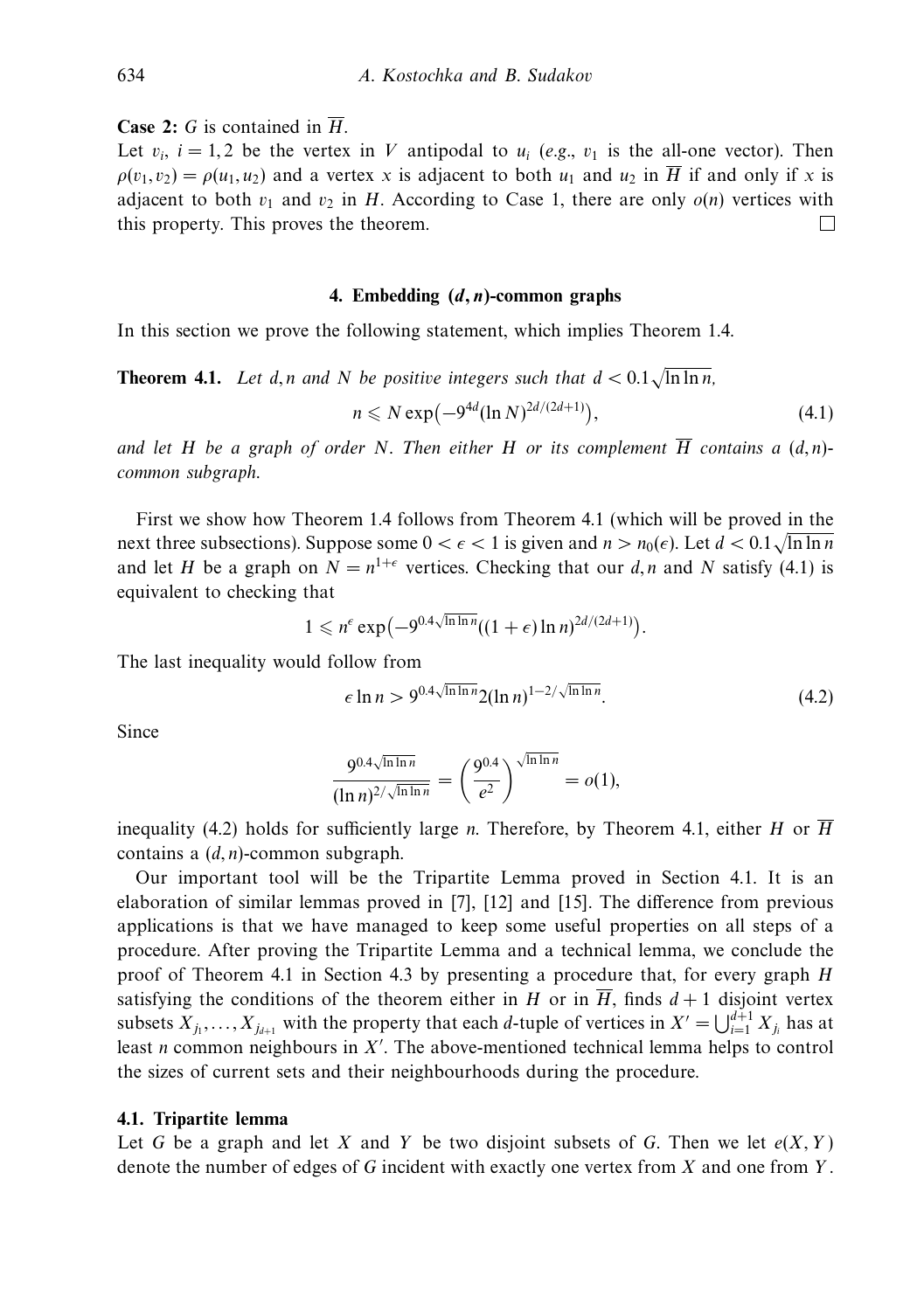**Lemma 4.2.** Let  $G = (V, E)$  be a tripartite graph with parts X, Y and Z such that  $|X| = m$ ,  $|Y| + |Z| \le m^2$ , and suppose that

$$
e(X,Y) \geqslant \frac{m|Y|}{a},\tag{4.3}
$$

for some *a >* 0. Let *s* and *r* be positive integers and let *α* be a positive real number such that

$$
s \ln \frac{m}{\alpha} \geqslant 2r \ln m. \tag{4.4}
$$

Suppose also that  $|Y| \ge 2a^s$ . Then there exist  $S \subset X$  and  $T \subset (Y \cup Z) \cap N(S)$  such that

 $(a) |S| \le s$ ,  $(b) |T \cap Y| \geqslant 0.5|Y|a^{-s},$  $\rho(\mathbf{c}) |N(R) \cap X| \geqslant \alpha$  for every subset  $R \subset T$  of size *r*,  $(d)$   $|((Y \cup Z) \cap N(S)) \setminus T| \leq 2a^s$ .

**Proof.** Let  $x_1, \ldots, x_s$  be a sequence of not necessarily distinct vertices of X which we choose uniformly and independently at random, and denote  $S = \{x_1, \ldots, x_s\}$ . The probability that a given vertex  $y \in Y$  is in  $N(S)$  is  $(|N(y) \cap X|/m)^s$ . Thus, using (4.3) and Jensen's inequality, we obtain that the expected value of  $|N(S) \cap Y|$  is

$$
\sum_{y\in Y}\left(\frac{|N(y)\cap X|}{m}\right)^s\geqslant \frac{|Y|}{m^s}\left(\frac{\sum_{y\in Y}|N(y)\cap X|}{|Y|}\right)^s=\frac{|Y|}{m^s}\left(\frac{e(X,Y)}{|Y|}\right)^s\geqslant \frac{|Y|}{a^s}.
$$

Let  $\mu(S)$  denote the number of *r*-tuples of vertices in  $(Y \cup Z) \cap N(S)$  having at most  $\alpha$ common neighbours in *X*. If some *r*-tuple  $R \subset Y \cup Z$  has at most  $\alpha$  common neighbours in *X*, then the probability that  $R \subset N(S)$  is at most  $(\alpha/m)^s$ . Therefore, by (4.4), the expectation of  $\mu(S)$  is at most

$$
\mathbf{E}(\mu(S)) \leqslant {\binom{|Y|+|Z|}{r}} {\left(\frac{\alpha}{m}\right)^s} \leqslant (m^2)^r (\alpha/m)^s = \exp\left(2r\ln m - s\left(\ln\frac{m}{\alpha}\right)\right) \leqslant 1.
$$

Hence, by linearity, the expectation of  $|N(S) \cap Y| - 0.5|Y|a^{-s}\mu(S)$  is at least

$$
\frac{|Y|}{a^s} - \frac{|Y|}{2a^s} \mathbf{E}(\mu(S)) \ge \frac{|Y|}{a^s} - \frac{|Y|}{2a^s} = 0.5 \frac{|Y|}{a^s}.
$$

Thus there exists a particular choice of *S* such that  $|S| \le s$ , and

$$
|N(S) \cap Y| - 0.5|Y|a^{-s}\mu(S) \geqslant 0.5|Y|a^{-s}.\tag{4.5}
$$

Fix such a set *S* and delete a vertex from every *r*-tuple  $R \subset (Y \cup Z) \cap N(S)$  having fewer than *α* common neighbours in *X*. This produces a set *T* that together with *S* satisfies statements (a) and (c) of the lemma. Next we use (4.5) together with the fact that  $|Y| \ge 2a^s$ to conclude that

$$
|T \cap Y| \geq |N(S) \cap Y| - \mu(S) \geq |N(S) \cap Y| - 0.5|Y|a^{-s}\mu(S) \geq 0.5|Y|a^{-s}.
$$

This implies that *T* also satisfies statement (b).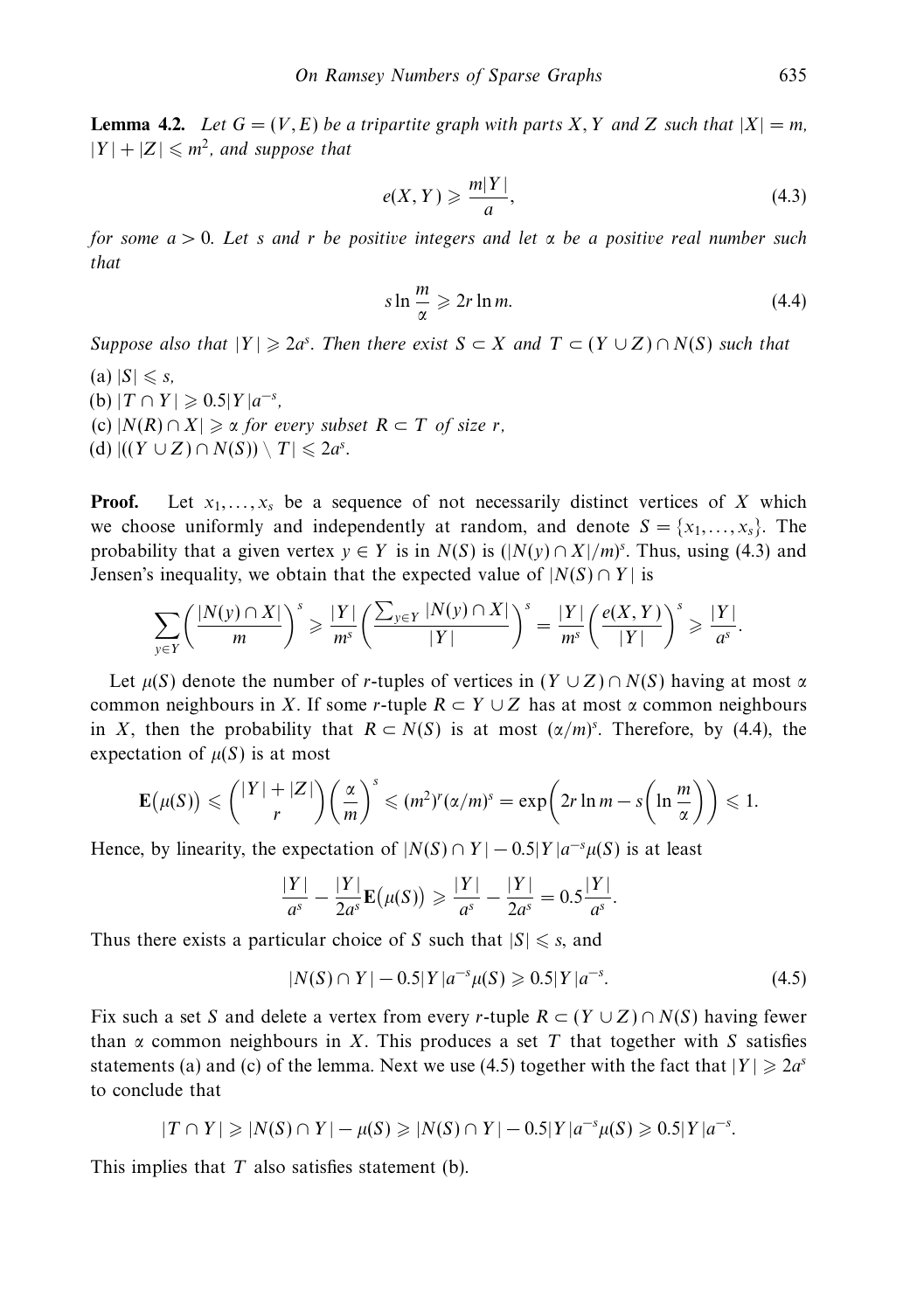Finally, note that we have deleted at most  $\mu(S)$  vertices, and (4.5) yields

$$
\mu(S) < \frac{|N(S) \cap Y|}{0.5|Y|a^{-s}} \leq \frac{|Y|}{0.5|Y|a^{-s}} = 2a^s.
$$

This proves (d) and completes the proof of the lemma.

**Remark.** To prove Theorem 4.1 we will use the assertion of this lemma only for  $a = 2$ . Nevertheless we include here the proof of a slightly more general result, since it can be applied to obtain a multicoloured version of Theorem 4.1.

# **4.2. A technical lemma**

To dispose of boring calculations in the proof of Theorem 4.1, we deal with them in the present subsection, which can be omitted at first reading. The relations we prove are routine, but we fix them to be on the safe side. Let *d*, *n* and *N* be the positive integers which satisfy the conditions of Theorem 4.1, and let  $t_0 = N$ . For  $i = 1, 2, \ldots, 2d$ , let us define inductively integers  $s_i, r_i, t_i, m_i$  and reals  $\alpha_i$  as follows.

Let

$$
m_1 = \lfloor t_0/3 \rfloor, \qquad s_1 = \lfloor 9^{2d} d(\ln N)^{2d/(2d+1)} \rfloor + 1, \qquad r_1 = \lfloor 0.5s_1 (\ln N)^{-1/(2d+1)} \rfloor,
$$

$$
t_1 = \left\lceil \frac{N}{3} 2^{-s_1} \right\rceil \qquad \text{and} \qquad \alpha_1 = m_1 \exp\left(-(\ln N)^{2d/(2d+1)}\right).
$$

For  $i = 2, 3, ..., 2d$ , let

$$
s_i = \lfloor 0.5r_{i-1} \rfloor, \qquad r_i = \lfloor 0.5s_i(\ln N)^{-1/(2d+1)} \rfloor, \qquad t_i = \lceil N2^{-s_1 - s_2 - \cdots - s_i}3^{-i} \rceil,
$$

$$
m_i = \left\lfloor \frac{t_{i-1}}{3} \right\rfloor \qquad \text{and} \qquad \alpha_i = m_i \exp\left(-(\ln N)^{2d/(2d+1)}\right).
$$

**Lemma 4.3.** Let the numbers 
$$
s_i, r_i, t_i, m_i
$$
 and  $\alpha_i$  be defined as above. Then  
\n(p1)  $r_i \ge 3 \cdot 9^{2d-i} d(\ln N)^{(2d-i)/(2d+1)}$  and  $s_i \ge 9^{2d+1-i} d(\ln N)^{(2d+1-i)/(2d+1)}$  for every  $i, 1 \le i \le 2d$ ,  
\n(p2)  $\sum_{j=i}^{2d} s_j < \frac{4s_i}{3}$  and  $\sum_{j=i}^{2d} r_j < \frac{4r_i}{3}$  for every  $i, 1 \le i \le 2d$ ,  
\n(p3)  $r_i - \sum_{j=i+1}^{2d} s_j \ge \frac{r_i}{3}$  for every  $i, 1 \le i \le 2d$ ,  
\n(p4)  $t_i > 7n \exp((\ln N)^{2d/(2d+1)})$  for every  $i \le 2d$ ,  
\n(p5)  $t_i > 3 \cdot 2^{s_{i+1}}$  for every  $i \le 2d - 1$ ,  
\n(p6)  $\frac{s_i}{2r_i} \ln \frac{m_i}{\alpha_i} \ge \ln m_i$  for every  $i \le 2d$ ,  
\n(p7)  $\alpha_i - \sum_{j=i+1}^{2d} 2 \cdot 2^{s_j} \ge n$  for every  $i, 1 \le i \le 2d$ .

**Proof.** Since, for every real  $q \ge 6$ ,  $\lfloor \frac{q}{2} \rfloor \ge \frac{q}{3}$ , it is easy to see that  $r_1$  and  $s_1$  satisfy (p1). If (p1) holds for  $r_i$  and  $s_i$ , it also holds for  $s_{i+1}$ , since

$$
s_{i+1} = \lfloor 0.5r_i \rfloor \geq \frac{r_i}{3} \geq \frac{3 \cdot 9^{2d-i} d(\ln N)^{(2d-i)/(2d+1)}}{3}
$$
  
=  $9^{2d+1-(i+1)} d(\ln N)^{(2d+1-(i+1))/(2d+1)},$ 

 $\Box$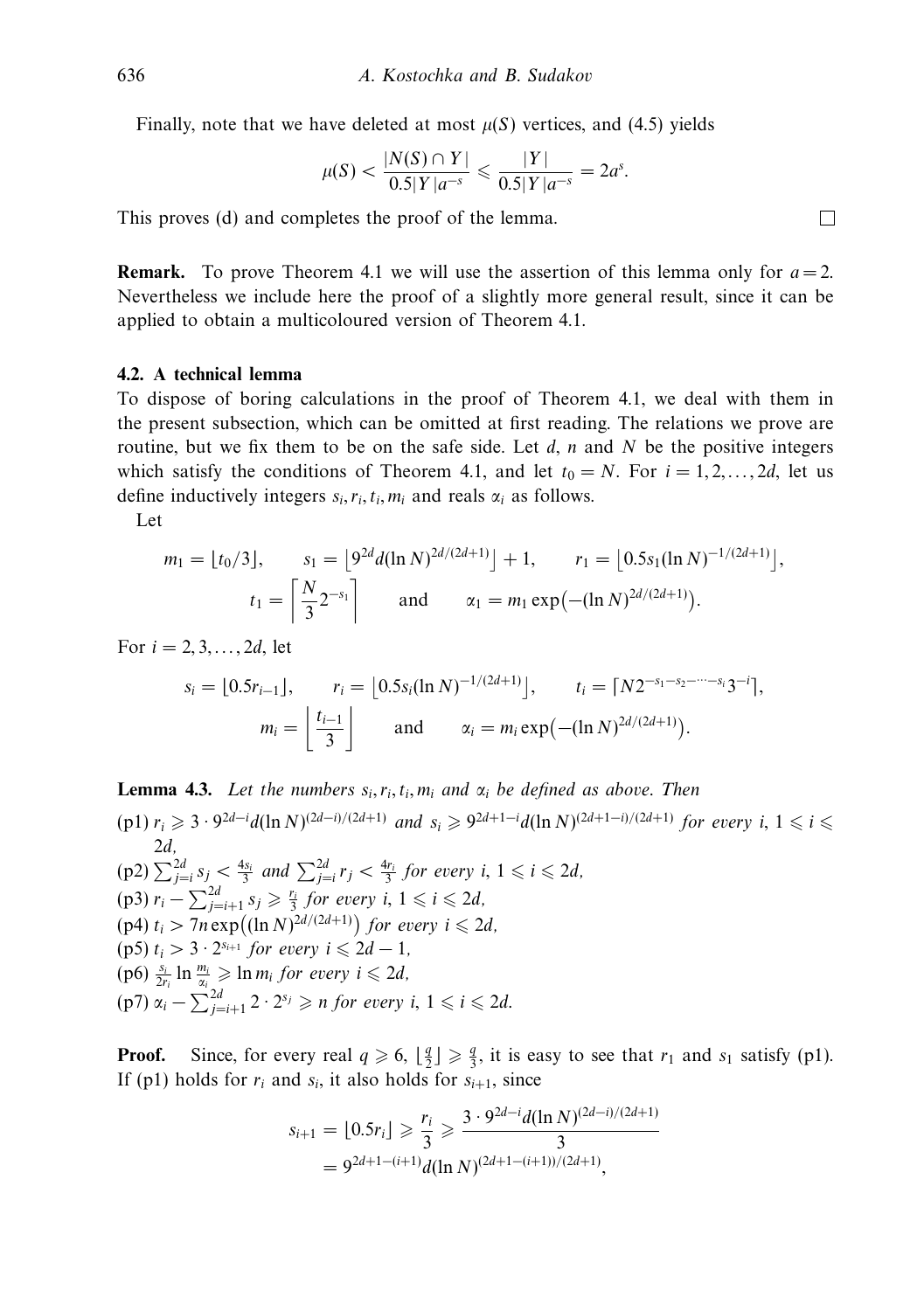and then also for  $r_{i+1}$ , since

$$
r_{i+1} = \lfloor 0.5s_{i+1}(\ln N)^{-1/(2d+1)} \rfloor
$$
  
\n
$$
\geqslant \lfloor 0.5 \cdot 9^{2d+1-(i+1)} d(\ln N)^{(2d+1-(i+1))/(2d+1)} (\ln N)^{-1/(2d+1)} \rfloor
$$
  
\n
$$
\geqslant \frac{9^{2d+1-(i+1)} d(\ln N)^{(2d-(i+1))/(2d+1)}}{3}
$$
  
\n
$$
= 3 \cdot 9^{2d-(i+1)} d(\ln N)^{(2d-(i+1))/(2d+1)}.
$$

To prove (p2), it is enough to observe that  $r_{i+1} \leq 0.5s_{i+1} \leq 0.5(0.5r_i) \leq 0.5(0.25s_i)$  and thus  $r_{i+1} \le r_i/4$  and  $s_{i+1} \le s_i/4$ . The same observation together with (p2) proves (p3).

Next, from (4.1), definitions of  $t_i$  and (p2), it follows that the inequality

$$
t_i \geq t_{2d} \geq N2^{-4s_1/3}3^{-2d} > 7n \exp((\ln N)^{2d/(2d+1)}),
$$

holds if

$$
\exp(9^{4d}(\ln N)^{2d/(2d+1)}) > 7 \cdot 3^{2d} 2^2 2^{(4/3)9^{2d} d(\ln N)^{2d/(2d+1)}} \exp((\ln N)^{2d/(2d+1)}).
$$

This in turn is true if

$$
9^{4d}(\ln N)^{2d/(2d+1)} > \ln 28 + 2d \ln 3 + ((4/3)9^{2d} \ln 2 + 1)(\ln N)^{2d/(2d+1)}.
$$

Since the last inequality holds for every  $d \ge 1$ , we have (p4). The relation (p5) follows from (p4) and the facts that  $s_{i+1} \le s_1$  and that  $d < 0.1 \sqrt{\ln \ln n}$ .

By the definitions,  $s_i \geqslant 2r_i(\ln N)^{1/(2d+1)}$  and  $\frac{m_i}{\alpha_i} = \exp((\ln N)^{2d/(2d+1)})$ . Therefore, to obtain (p6) note that

$$
\frac{S_i}{2r_i} \ln \frac{m_i}{\alpha_i} \geq ( \ln N)^{1/(2d+1)} (\ln N)^{2d/(2d+1)} = \ln N > \ln m_i.
$$

Finally, to prove (p7), observe first that the inequalities  $s_{i+1} \le s_i/4$  and  $d < 0.1\sqrt{\ln \ln n}$ yield

$$
\sum_{j=i+1}^{2d} 2 \cdot 2^{s_j} \leq 4 \cdot 2^{s_1} = o(n).
$$

So, it suffices to prove that  $\alpha_i \geq 2n$ , which would follow from  $m_i \geq 2n \exp((\ln N)^{2d/(2d+1)})$ . This, in turn, follows from (p4) and the fact that  $m_i = \lfloor \frac{t_{i-1}}{3} \rfloor$ . The lemma is proved. □

#### **4.3. Proof of Theorem 4.1**

Let the numbers  $s_i, r_i, t_i, m_i$  and  $\alpha_i$  be as defined in the previous subsection and let *H* be a graph which satisfies conditions of Theorem 4.1. We will now construct an auxiliary graph *G* using the following procedure.

**Step 1.** Let  $T_0 = V(H)$  and let  $X_1$  be a subset of  $V(H)$  of size  $m_1$  and  $Y_1 = T_0 - X_1$ . Define  $H_1 = H$  if  $e_H(X_1, Y_1) \ge \frac{m_1(N-m_1)}{2}$  and  $H_1 = \overline{H}$  otherwise. If  $\underline{H}_1 = H$ , then we will say that 1 is an *H*-number, and otherwise we will say that 1 is an  $\overline{H}$ -number. Let  $G_1$  be the graph with  $V(G_1) = V(H)$  and  $E(G_1) = E_{H_1}(X_1, Y_1)$ . Then  $G_1$  is a bipartite graph with at least  $\frac{m_1(N-m_1)}{2}$  edges between  $X_1$  and  $Y_1$ . Observe that the graph  $G_1$ , together with the sets *X*<sub>1</sub>*, Y*<sub>1</sub>*,* and *Z*<sub>1</sub> =  $\emptyset$ *,* satisfies the conditions of Lemma 4.2 with  $a = 2$ *, s* = *s*<sub>1</sub>*, m* = *m*<sub>1</sub> and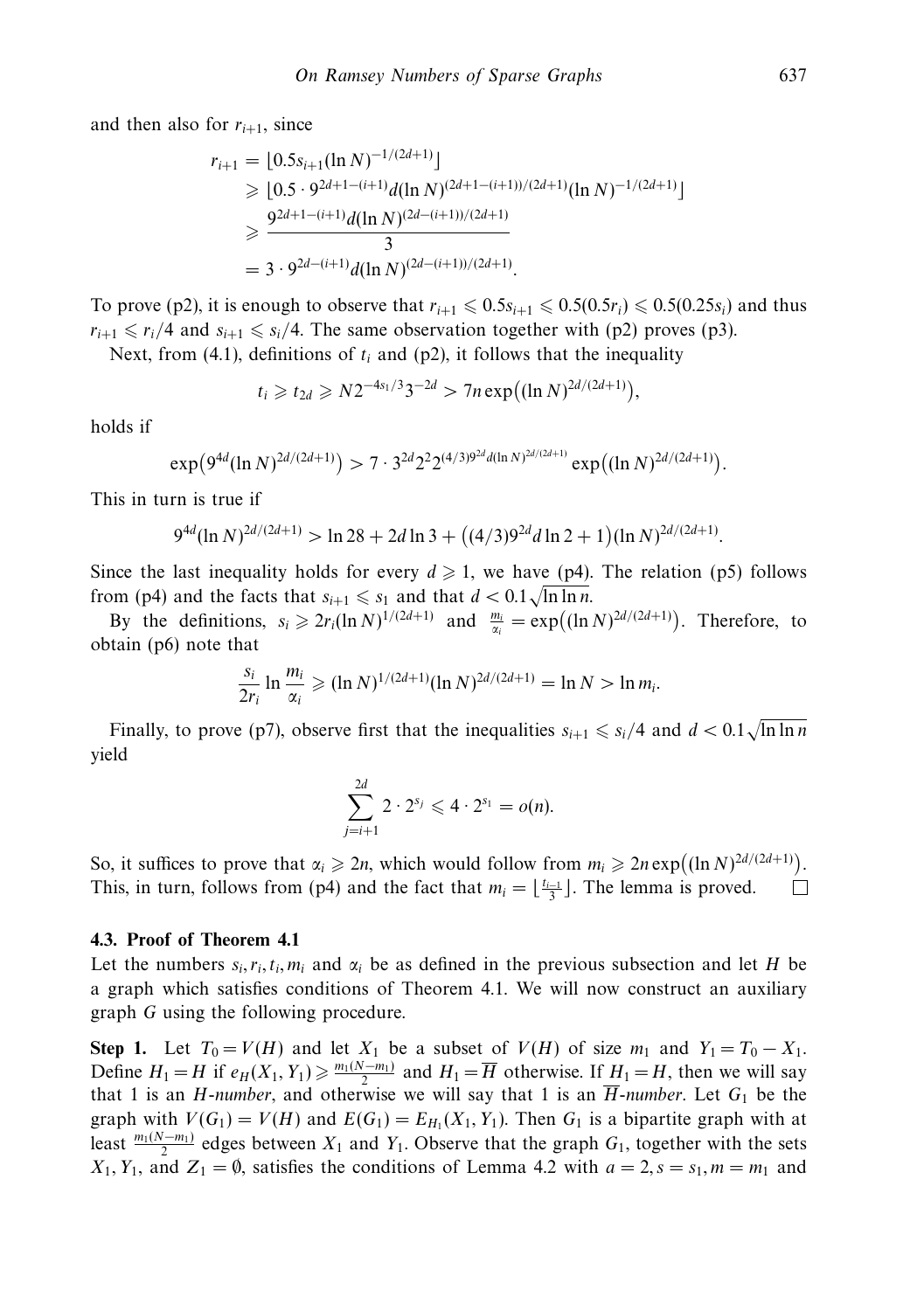$r = r_1$ . This implies that there exist  $S_1 \subset X_1$  and  $T_1 \subset Y_1$  such that:

 $(a) |S_1| \le s_1$ , (b)  $|T_1| = t_1$ ,  $\rho(\mathbf{c}) |X_1 \cap N_{G_1}(R)| \geq \alpha_1$  for every  $R \subset T_1$  of size  $r_1$ .

Define  $X_{1,1} = X_1$ .

**Step** *k* (2  $\leq$  *k*  $\leq$  2*d*). Assume that at step *k* − 1 we have an auxiliary graph  $G_{k-1}$ , a decreasing sequence of *k* sets  $T_0 \supset T_1 \supset \cdots \supset T_{k-1}$ , and a family of  $k-1$  disjoint vertex sets  $X_{1,k-1}, X_{2,k-1}, \ldots, X_{k-1,k-1}$  with the following properties.

- $(i)$   $|T_i| = t_i$  for every  $i, 1 \le i \le k 1$ .
- (ii)  $X_{i,k-1} \subset T_{i-1} \setminus T_i$  for every  $i, 1 \leq i \leq k-1$ .
- (iii) For every *i*,  $1 \le i \le k 1$ , there is an  $S_i \subset X_{i,k-1}$  such that

$$
N_{G_{k-1}}(S_i) \supset T_i \supset X_{i+1,k-1} \cup \cdots \cup X_{k-1,k-1} \cup T_{k-1} \quad \text{and} \quad |S_i| \leq s_i. \tag{4.6}
$$

(iv) For every *i*,  $1 \le i \le k - 1$ , and every subset R of the set  $U_{k-1} - X_{i,k-1}$ , where  $U_{k-1} =$ *T<sub>k−1</sub>* ∪  $\bigcup_{j=1}^{k-1} X_{j,k-1}$  with  $|R| \le r_i - \sum_{j=i+1}^{k-1} s_j$ ,

$$
|N_{G_{k-1}}(R) \cap X_{i,k-1}| \geq \alpha_i - \sum_{j=i+1}^{k-1} 2 \cdot 2^{s_j}.
$$
 (4.7)

(v) For every  $1 \le i \le k-1$ , the edges of  $G_{k-1}$  connecting  $X_{ik-1}$  with  $T_i$  either all belong to *H* or all belong to  $\overline{H}$ .

Note that we have properties (i)–(v) after step 1. Next we will describe step *k*, and prove that after step *k* we will still keep all these properties (with *k* in place of  $k - 1$ ).

Let *X<sub>k</sub>* be a subset of  $T_{k-1}$  of size  $m_k$  and  $Y_k = T_{k-1} - X_k$ . Define  $H_k = H$  if  $e_H(X_k, Y_k) \geq$  $\frac{m_k(t_{k-1}-m_k)}{2}$  and  $H_k = \overline{H}$  otherwise. If  $H_k = H$ , then we will say that *k* is an *H*-number, and otherwise we will say that *k* is an  $\overline{H}$ -number. Let  $G_k$  be the graph with  $V(G_k) = V(H)$  and  $E(G_k) = E(G_{k-1}) \cup E_{H_k}(X_k, Y_k)$ . Then  $G_k$  is a  $(k+1)$ -partite graph with at least  $\frac{m_k(t_{k-1}-m_k)}{2}$ edges between  $X_k$  and  $Y_k$ . It follows that the sets  $X = X_k$  and  $Y = T_{k-1} - X_k$  satisfy condition (4.3) of Lemma 4.2 for  $a = 2$ . Now we check that the remaining conditions of this lemma are satisfied for  $Z = \bigcup_{i=1}^{k-1} X_{i,k-1}$ ,  $s = s_k$ ,  $m = m_k$ ,  $r = r_k$ ,  $\alpha = \alpha_k$ . Indeed, (p4) together with the fact that  $m_k = \lfloor \frac{t_{k-1}}{3} \rfloor$  yields  $|Y| + |Z| < N < n^2 < m_k^2$ , (p5) yields that  $|Y| \ge 2t_{k-1}/3 > 2 \cdot 2^{s_k}$ , and (p6) yields (4.4).

Thus, by Lemma 4.2, there exist  $S_k \subset X_k$  and  $T \subset (Y \cup Z) \cap N_{G_k}(S_k)$  such that:

 $(a) |S_k| \leq s_k$  $f(\mathbf{b}) | T \cap Y | \geqslant 0.5 | Y | 2^{-s_k} = 0.5(t_{k-1} - m_k) 2^{-s_k} \geqslant \frac{t_{k-1}}{3} 2^{-s_k} \geqslant t_k,$  $(c) |X_k \cap N_{G_k}(R)| \ge \alpha_k$  for every  $R \subset T$  of size  $r_k$ ,  $(d)$   $|((Y \cup Z) \cap N_{G_k}(S_k)) \setminus T| \leq 2 \cdot 2^{s_k}$ .

Let  $T_k$  denote any subset of  $T \cap Y$  of size  $t_k$  (the existence of such a subset follows from (b)). Let

$$
X_{k,k} = X_k \quad \text{and} \quad X_{i,k} = X_{i,k-1} \cap T. \tag{4.8}
$$

Next we check that properties (i)–(v) still hold after this step (with *k* in place of  $k - 1$ ).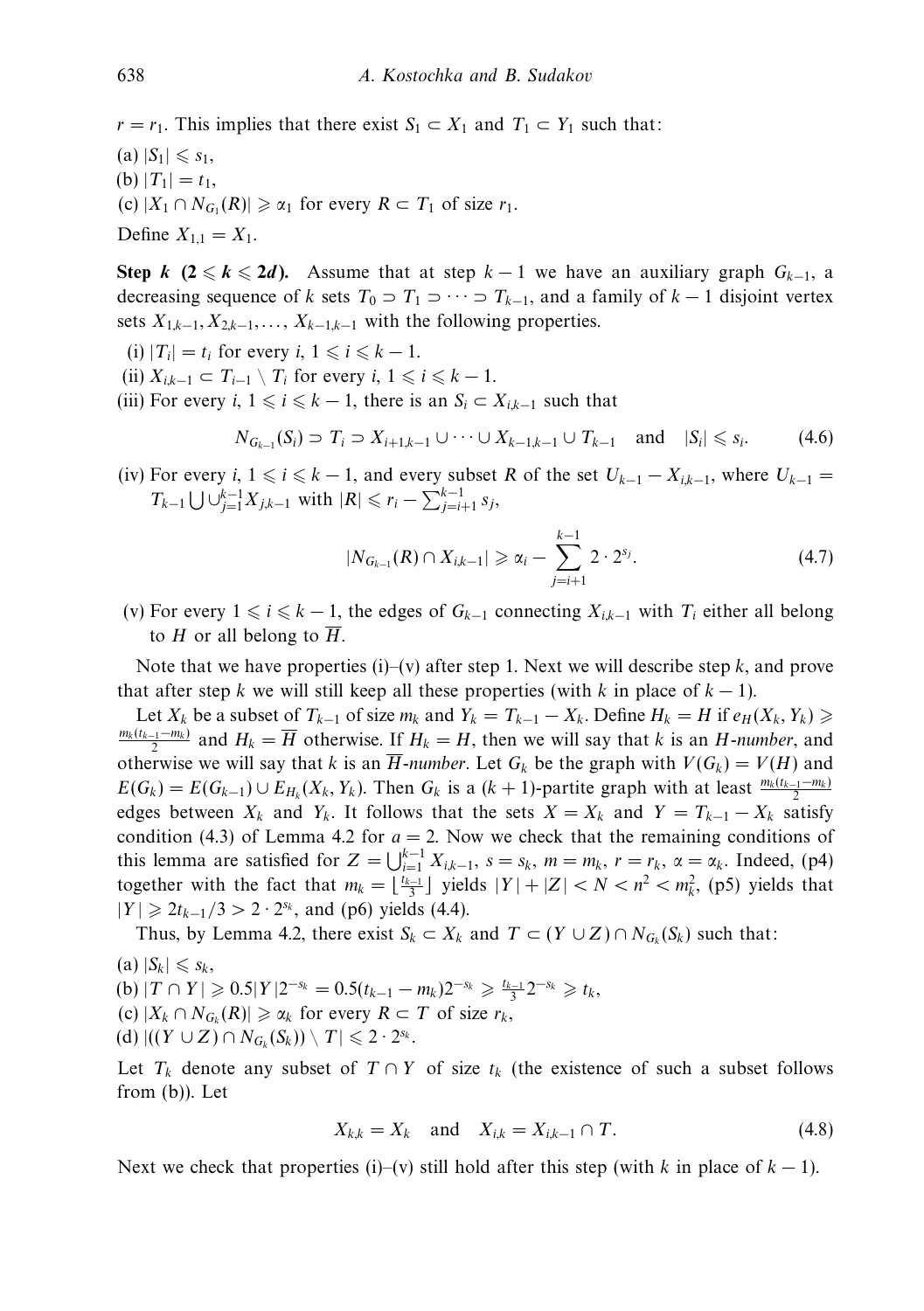The set  $T_k$  was chosen to satisfy (i). By construction,  $X_{k,k} \subset T_{k-1}$ ,  $X_{k,k} \cap T_k = \emptyset$  and  $X_{ik} \subseteq X_{ik-1}$  for every  $i = 1, \ldots, k-1$ . This implies (ii). Now (iii) follows from the definition of  $S_k$ , (4.8), and the induction hypothesis.

To check (iv), consider an arbitrary *i*,  $1 \le i \le k$ , and  $R \subset U_k - X_{i,k}$  with  $|R| \le r_i$  $\sum_{j=i+1}^{k} s_j$ . If *i* = *k*, then  $|R| \le r_k$ ,  $U_k - X_k$  ⊂ *T* and (4.7) reads  $|X_{k,k} \cap N_{G_k}(R)| = |X_k \cap N_{G_k}(R)|$  $N_{G_k}(R) \ge \alpha_k$ , which is true, owing to (c). Let  $1 \le i \le k-1$ . Since the sets  $X_{1,k-1},...,X_{k-1,k-1}$ and  $T_{k-1}$  are pairwise disjoint, by definition, we have  $U_k - X_{i,k} \subseteq U_{k-1} - X_{i,k-1}$  for every *i* ≤ *k* − 1. Let *R*' = *R* ∪ *S<sub>k</sub>*. Then  $|R'|$  ≤  $r_i - \sum_{j=i+1}^{k-1} s_j$ . By property (iv) of the induction hypothesis, we have

$$
\left|N_{G_{k-1}}(R')\cap X_{i,k-1}\right|\geqslant \alpha_i-\sum_{j=i+1}^{k-1}2\cdot 2^{s_j}.\tag{4.9}
$$

According to (d),  $X_{ik}$  is obtained from  $X_{ik-1} \cap N_{G_k}(S_k)$  by deleting at most 2 · 2<sup>*sk*</sup> vertices. Hence  $X_{ik} \cap N_{G_k}(R)$  is obtained from  $X_{ik-1} \cap N_{G_k}(S_k) \cap N_{G_k}(R)$  by deleting at most  $2 \cdot 2^{s_k}$ vertices. But  $X_{i,k-1} \cap N_{G_k}(S_k) \cap N_{G_k}(R) = X_{i,k-1} \cap N_{G_k}(R')$  and therefore, by (4.9),

$$
|X_{i,k} \cap N_{G_k}(R)| \geqslant \left(\alpha_i - \sum_{j=i+1}^{k-1} 2 \cdot 2^{s_j}\right) - 2 \cdot 2^{s_k} = \alpha_i - \sum_{j=i+1}^{k} 2 \cdot 2^{s_j}.
$$

This implies that (iv) still holds after step *k*. To finish the proof of this induction step, note that  $X_{i,k}$  ⊂  $X_{i,k-1}$  and that for  $1 \leq i \leq k-1$  the edges of  $G_k$  connecting  $X_{i,k-1}$  and *T<sub>i</sub>* either all belong to *H* or all belong to  $\overline{H}$ . This implies that  $X_{ik}$ ,  $1 \leq i \leq k-1$  satisfies (v). Also, from the definition of  $H_k$  we conclude that (v) holds for  $X_{kk}$  as well.

Let  $X_{1,2d},...,X_{2d,2d}$  be the disjoint sets obtained after step 2*d*. Define  $V_0 = \bigcup_{i=1}^{2d} X_{i,2d}$ and  $G = G_{2d}$ . By (iv) and (p7), for every *i*,  $1 \le i \le 2d$  and every subset  $R \subset V_0 - X_{i, 2d}$  with  $|R|$  ≤  $r_i - \sum_{j=i+1}^{2d} s_j$ ,

$$
|N_G(R) \cap X_{i,2d}| \geq \alpha_i - \sum_{j=i+1}^{2d} 2 \cdot 2^{s_j} \geq n. \tag{4.10}
$$

In addition, observe that, for every  $i \leq 2d$ , by (p3) and (p1) we have

$$
r_i - \sum_{j=i+1}^{2d} s_j \ge r_i/3 \ge d.
$$

Therefore, in our auxiliary graph *G*, for every *i*,  $1 \le i \le 2d$ , every set of *d* vertices in  $V_0 - X_{i,2d}$  has at least *n* common neighbours in  $X_{i,2d}$ .

To finish the proof, observe that the set  $\{1, 2, \ldots, 2d - 1\}$ , either contains *d H*-numbers, or contains  $d\overline{H}$ -numbers. Without loss of generality suppose that the former holds and assume that  $1 \leq j_1 < \cdots < j_d \leq 2d-1$  are some *H*-numbers. Define  $j_{d+1} = 2d$ . Then the subgraph *G'* of *G* induced by the set  $V' = \bigcup_{i=1}^{d+1} X_{j_i,2d}$  is also a subgraph of *H*.

Let  $v_1, \ldots, v_d$  be arbitrary vertices of *G*'. Since the sets  $X_{j_i, 2d}$  are disjoint and there are *d* + 1 of them, there is an index  $j_k$  such that  $v_1, \ldots, v_d \notin X_{j_k, 2d}$ . Therefore, by (4.10), the number of common neighbours of  $v_1, \ldots, v_d$  in  $X_{j_k, 2d}$  and thus also in graph *G'* is at least *n*.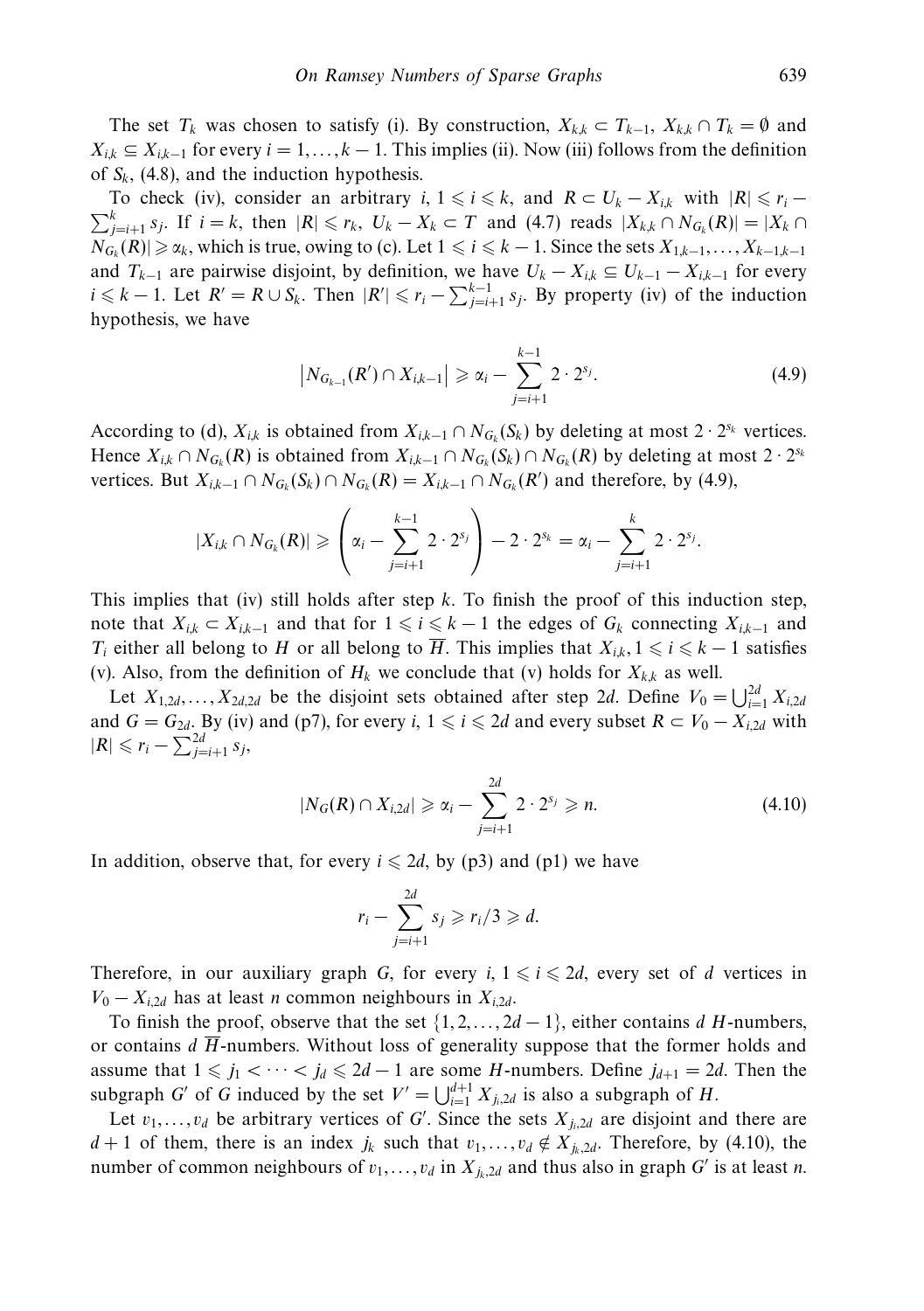This implies that *G* is a (*d, n*)-common subgraph of *H*, and completes the proof of the theorem. П

#### **5. Concluding remarks**

**(1)** Note that, for sufficiently large *n*, the proof of Theorem 2.2 gives nearly linear bounds on *N* not only for fixed *d* and *c*. Indeed, if *d* and *c* are functions of *n* satisfying  $d \ln^3(1/c) = o(\ln n)$ , then the bound on *N* in (2.1) is still  $n^{1+o(1)}$ . This implies the following two conclusions of independent interest.

First, repeating the proof of Corollary 2.3, we observe that in any colouring of edges of the complete bipartite graph  $K_{N,N}$  with *a* colours, some colour is used on at least  $N^2/a$ edges. Applying Theorem 2.2 and the previous remark to the graph spanned by the edges of the majority colour, we obtain the following extension of Corollary 2.3.

**Corollary 5.1.** Let *d* and *a* be integer-valued functions of *n* such that  $d \ln^3 a = o(\ln n)$ . Then, for every family of bipartite *d*-degenerate graphs  $G_1, \ldots, G_a$  of order *n*, the Ramsey number  $r(G_1, ..., G_a)$  is  $n^{1+o(1)}$ .

Second, note that, for fixed *c*, the condition  $d \ln^3(1/c) = o(\ln n)$  is equivalent to  $d =$  $o(\ln n)$ . In particular, we obtain that the Ramsey number  $r(G, G)$  of each *d*-degenerate bipartite graph *G* of order *n* is still  $n^{1+o(1)}$  even when *d* is as large as  $\ln n/w(n)$ , where *w*(*n*) tends to infinity arbitrarily slowly together with *n*. This bound is nearly tight. For example, if  $d = 3 \log_2 n$  then the random colouring of  $K_{n^{3/2}}$ , where the colour of every edge is chosen independently with probability  $1/2$ , does not contain monochromatic  $K_{dd}$ . Therefore the Ramsey number of  $K_{d,d}$  is at least  $n^{3/2}$ .

**(2)** The proof of Theorem 1.4 shows that *d* can also grow, with *n* still keeping the bound on *N* as  $n^{1+o(1)}$ , but in the general case the restrictions on *d* are much stronger than in the bipartite one. Here *d* must grow no faster than  $\sqrt{\ln \ln n}$ . It would be interesting to determine how large *d* can be, as a function of *n*, such that the assertion of Theorem 1.4 still holds.

**(3)** Using the Tripartite Lemma for *a >* 2, we can generalize Theorem 4.1 to edge colourings of  $K_N$  with *a* colours. In this more general case the structure of the proof will remain the same, only the procedure in Section 4.3 will have *ad* steps, and the formulas will become somewhat uglier. We obtain that, for *a* and *d* which grow sufficiently slowly with *n*, in every *a*-colouring of edges of  $K_{n^{1+o(1)}}$  there will be a monochromatic  $(d, n)$ common graph. This immediately implies the corresponding bound on Ramsey number  $r(G_1, \ldots, G_a)$  for every family of *d*-degenerate graphs of order *n*.

**(4)** Finally, note that Theorem 2.2 is a Turan-type theorem, but Theorem 1.4 is a Ramsey- ´ type theorem. It is easy to see that it is not enough to have restrictions only on average degree of the whole graph to guarantee the conclusion of Theorem 1.4. Indeed, the complete bipartite graph  $K_{N,N}$  has average degree N but does not contain triangles. On the other hand we can prove the following quasi-Turán-type analogue of Theorem 1.4.